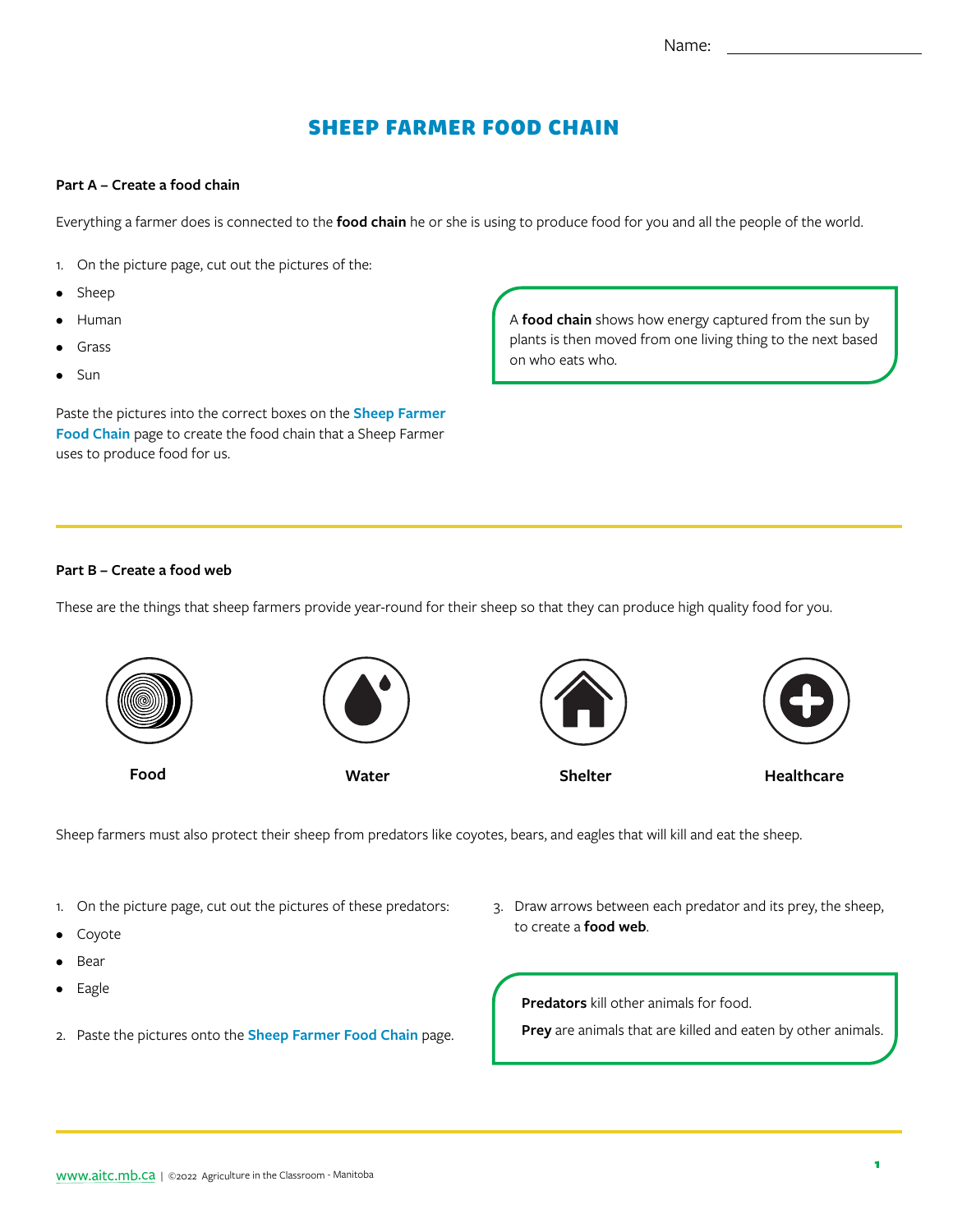### **Part C – Who's who?**

- 1. For each animal on your Sheep Farmer **food web**, decide which of these terms, **herbivore**, **carnivore**, **or omnivore**, best describes each animal.
	- Then, label each animal with the term you have chosen.

Remember people are part of the animal kingdom too.

**Herbivores** are animals that eat plants.

**Carnivores** are animals that eat meat.

**Omnivores** are animals that eat both plants and meat.

# **Part D – Who will you add to this farm food web?**

- 1. Think of another farm animal that you could add to the **food web**.
- 2. Draw a picture of that farm animal on the **food web**.
- 3. Does your farm animal eat grass?

If the answer is no, then draw a picture of a plant your farm animal eats.

4. Draw arrows to show how these new farm animals and plants connect to the other parts of your farm **food web**.

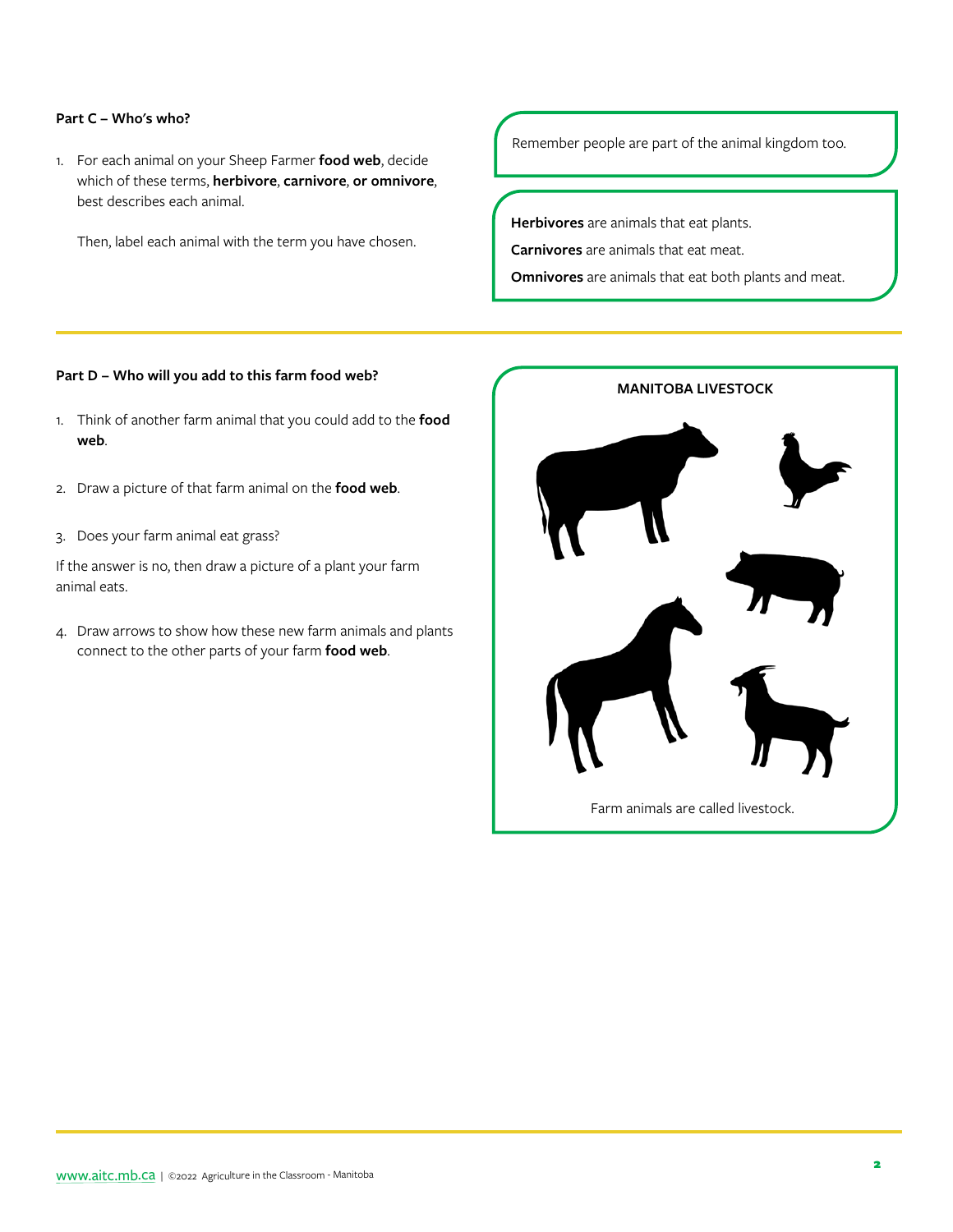# **SHEEP FARMER FOOD CHAIN** SHEEP FARMER FOOD CHAIN

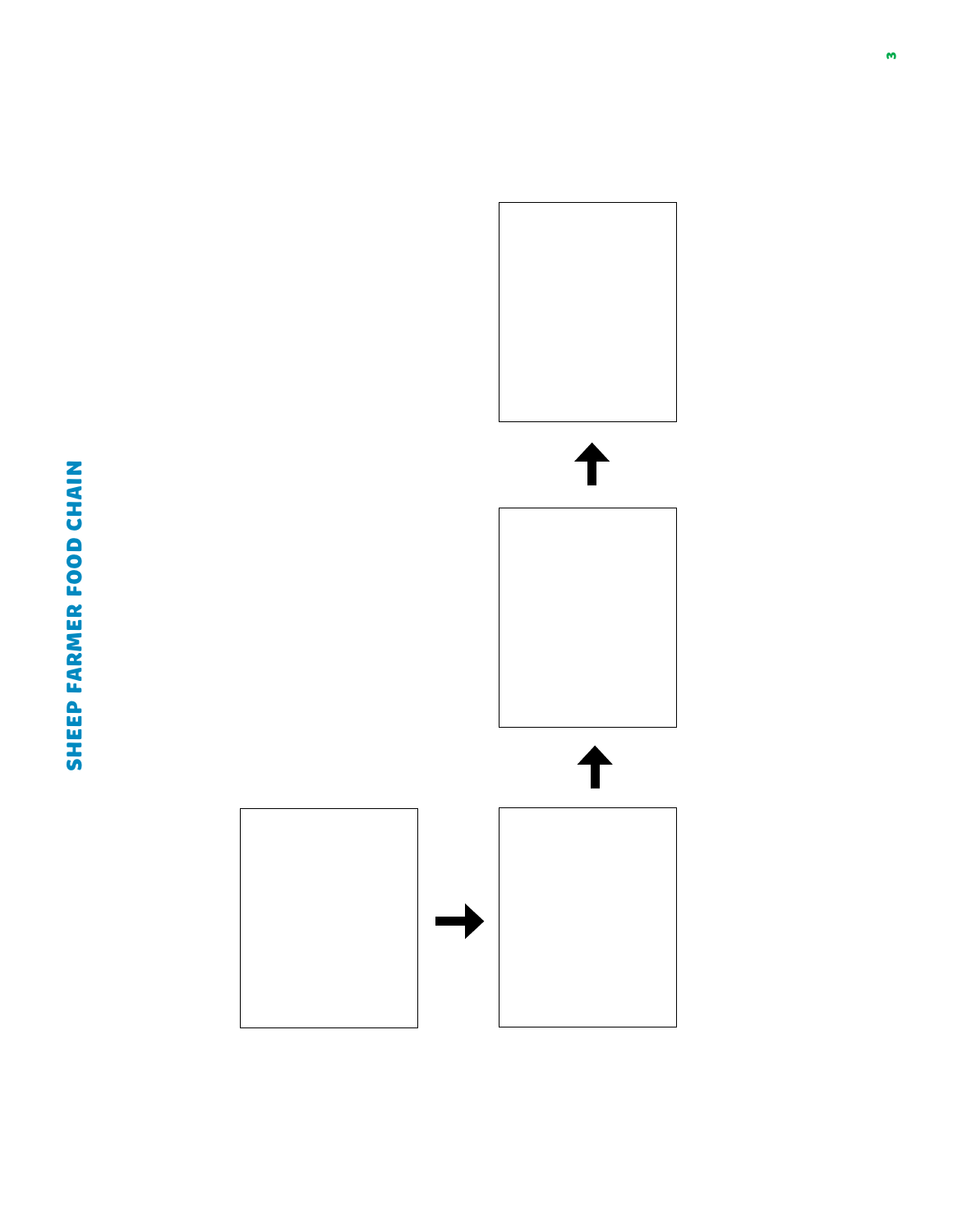# TEST YOUR KNOWLEDGE

- 1. Animals are consumers. They get their energy from the plant and animal foods they eat. Plants are producers. Where do producers get the energy they need?
	- a. Air
	- b. Soil
	- c. Sun
	- d. Water
- 2. A food web is made up of many interconnected food chains. Look at your food web to identify who is missing from this food chain:
	- a. Bear
	- b. Eagle
	- c. Human
	- d. Sheep

|--|

- 3. Which of these is a producer?
	- a. Human
	- b. Grass
	- c. Sheep
	- d. All of the above
- 4. Which of these animals in NOT a predator?
	- a. Bear
	- b. Coyote
	- c. Eagle
	- d. Sheep

5. Fill in the blanks with the correct word:

|                  | <b>Carnivores</b><br><b>Herbivores</b>                | <b>Omnivores</b> |
|------------------|-------------------------------------------------------|------------------|
|                  | An animal that eats plants is a:<br>a.                |                  |
|                  | An animal that eats meat is a:<br>b.                  |                  |
|                  | c. An animal that eats meat and plants is a:          |                  |
| 6.               | Identify the term that best describes each animal.    |                  |
| 1.               | Herbivore                                             | Bear<br>Coyote   |
| $\overline{2}$ . | $\overline{\phantom{a}}$<br>Carnivore<br><b>Eagle</b> |                  |
| 3.               | Human<br>Omnivore<br>Sheep                            |                  |
|                  |                                                       |                  |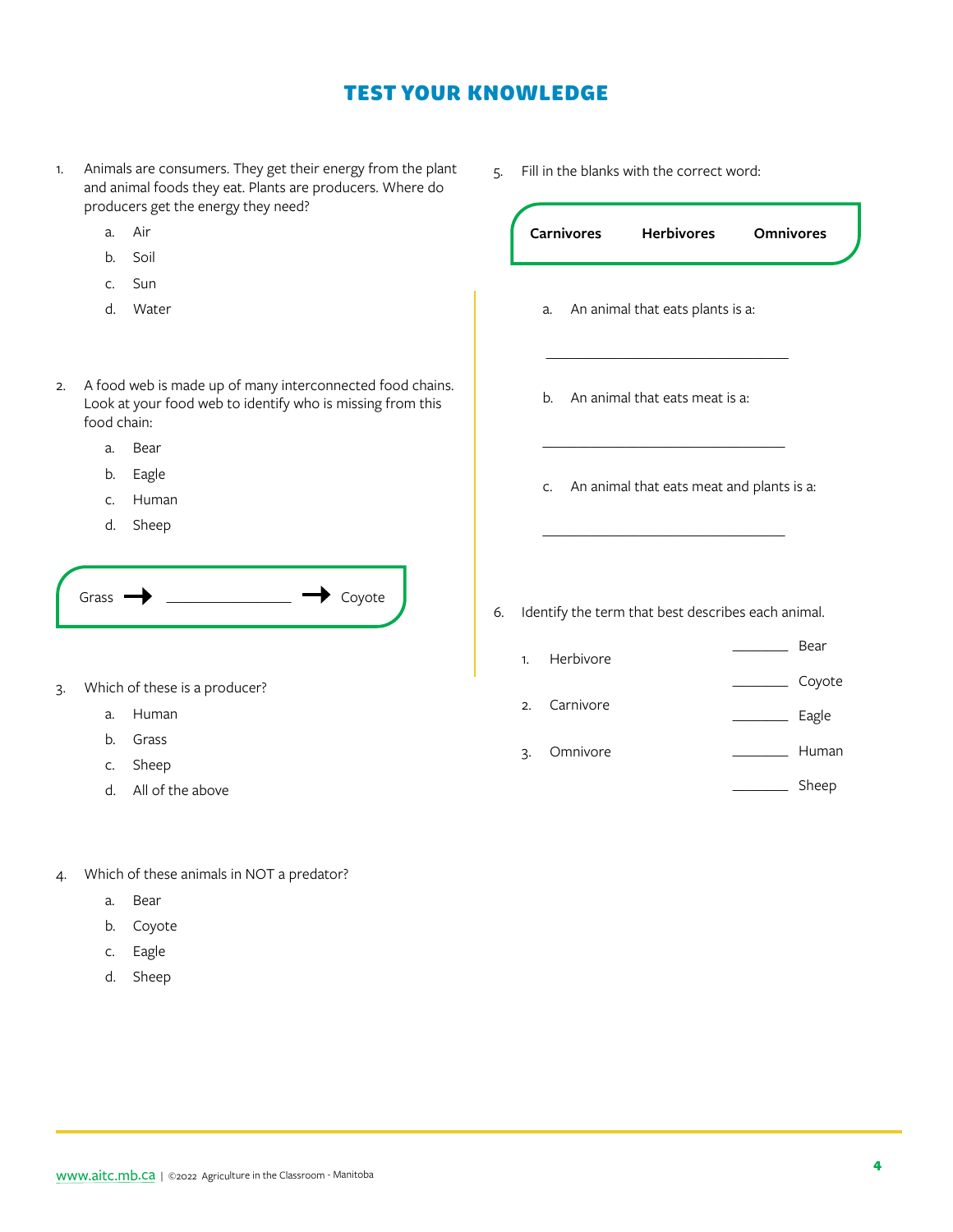







www.aitc.mb.ca | ©2022 Agriculture in the Classroom - Manitoba 5